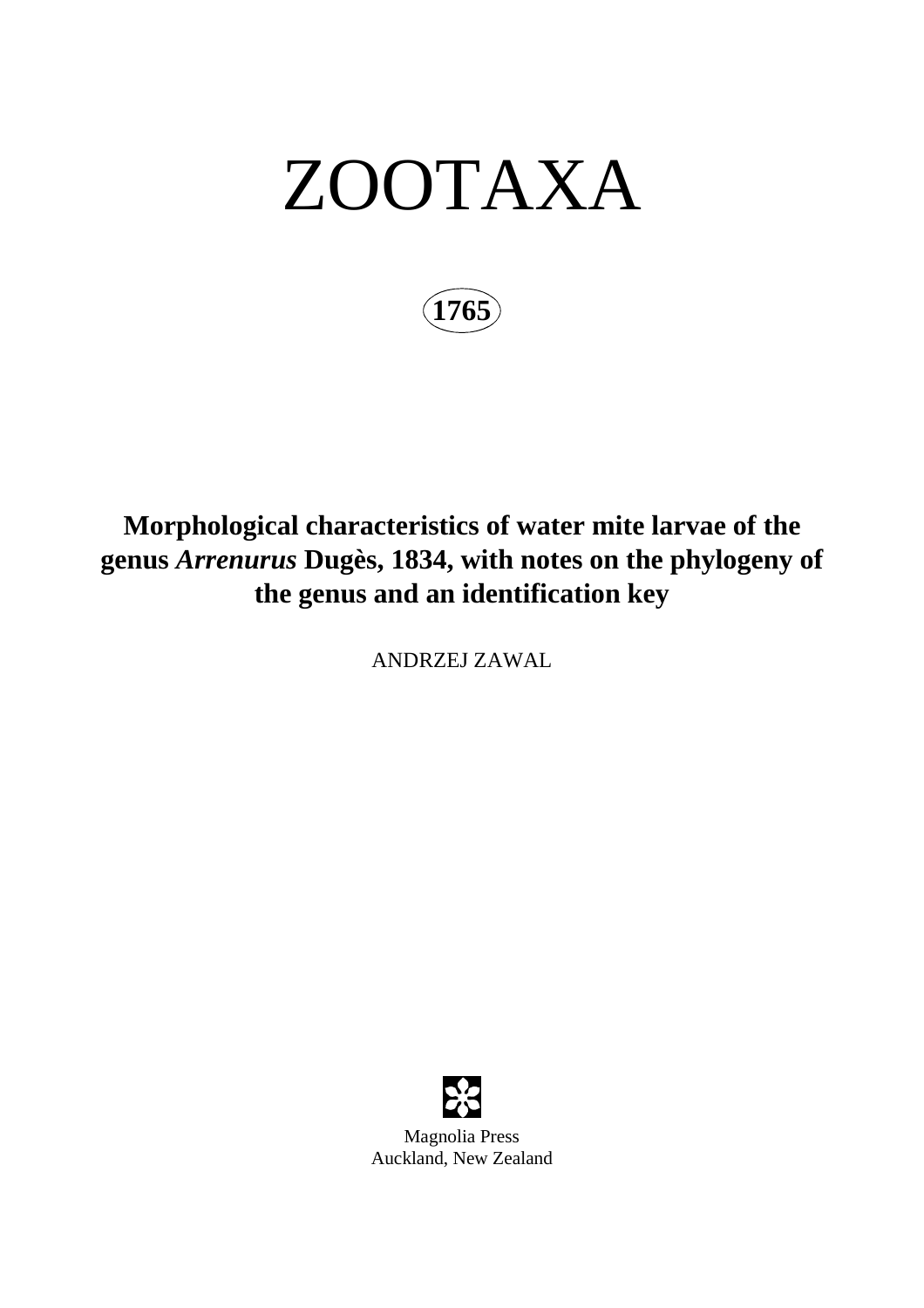Andrzej Zawal **Morphological characteristics of water mite larvae of the genus** *Arrenurus* **Dugès, 1834, with notes on the phylogeny of the genus and an identification key**  (*Zootaxa* 1765)

75 pp.; 30 cm. 7 May 2008 ISBN 978-1-86977-213-0 (paperback) ISBN 978-1-86977-214-7 (Online edition)

FIRST PUBLISHED IN 2008 BY Magnolia Press P.O. Box 41-383 Auckland 1346 New Zealand e-mail: zootaxa@mapress.com http://www.mapress.com/zootaxa/

© 2008 Magnolia Press

All rights reserved.

No part of this publication may be reproduced, stored, transmitted or disseminated, in any form, or by any means, without prior written permission from the publisher, to whom all requests to reproduce copyright material should be directed in writing.

This authorization does not extend to any other kind of copying, by any means, in any form, and for any purpose other than private research use.

ISSN 1175-5326 (Print edition) ISSN 1175-5334 (Online edition)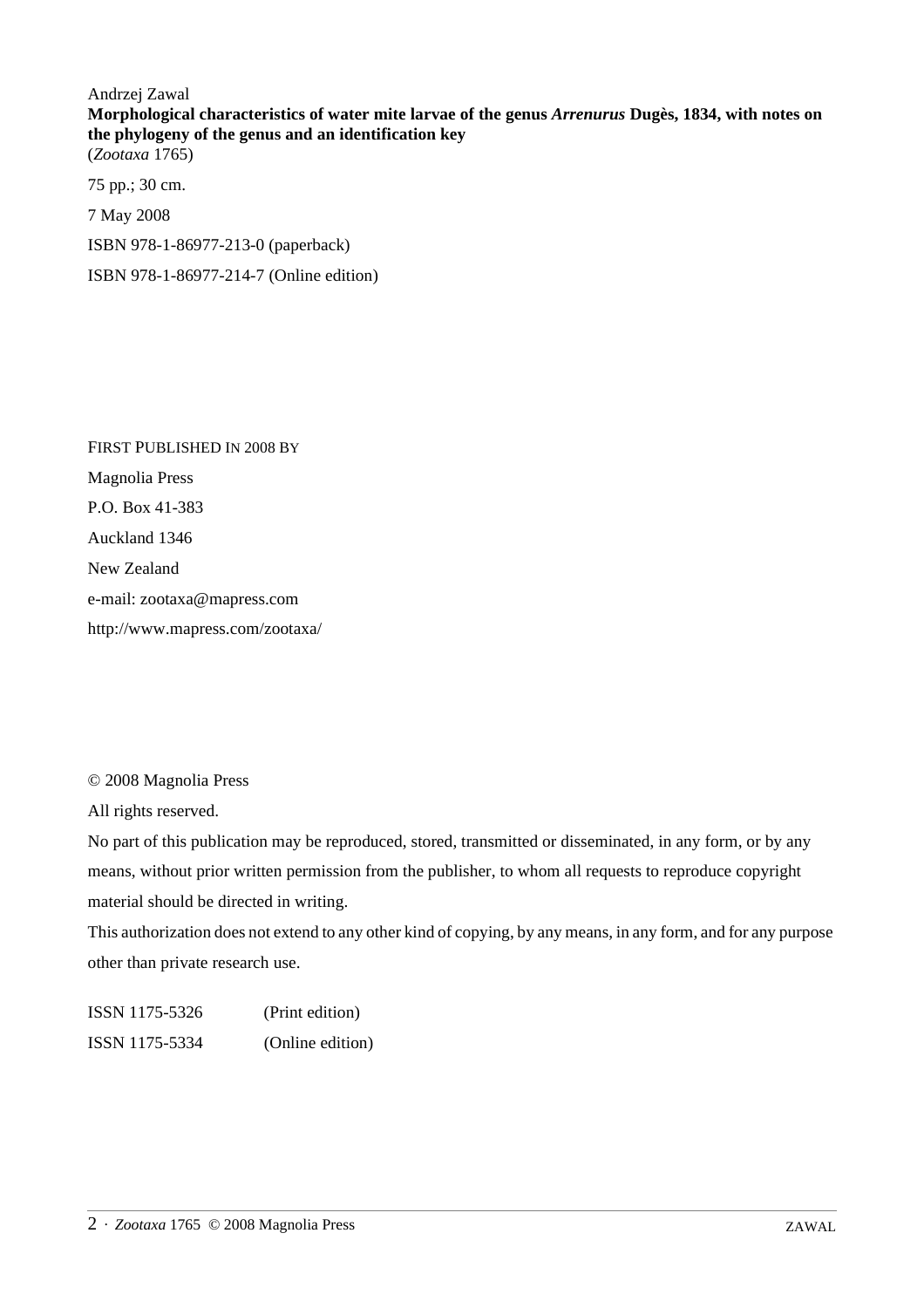

Copyright © 2008 · Magnolia Press ISSN 1175-5334 (online edition)



### **Morphological characteristics of water mite larvae of the genus** *Arrenurus* **Dugès, 1834, with notes on the phylogeny of the genus and an identification key**

#### ANDRZEJ ZAWAL

*Department of Invertebrate Zoology & Limnology, University of Szczecin, 71-415 Szczecin, W*ą*ska 13, Poland E-mail: zawal@univ.szczecin.pl*

#### **Table of contents**

Introduction 4 Materials and methods 5 List of species 6 Results 10 Morphological characteristics of the subgenera 18 Identification key to *Arrenurus* larvae 22 Descriptions of larvae 25 *Arrenurus affinis* Koenike, 1887 25 *Arrenurus bicuspidator* Berlese, 1885 26 *Arrenurus neumani* Piersig, 1895 26 *Arrenurus vietsi* Koenike, 1911 27 *Arrenurus tricuspidator* (O. F. Müller, 1776) 27 *Arrenurus bruzelii* Koenike, 1885 29 *Arrenurus claviger* Koenike, 1885 31 *Arrenurus cuspidator* (O. F. Müller, 1776) 31 *Arrenurus cuspidifer* Piersig, 1896 32 *Arrenurus maculator* (O. F. Müller, 1776) 33 *Arrenurus papillator* (O. F. Müller, 1776) 35 *Arrenurus pustulator* (O. F. Müller, 1776) 35 *Arrenurus tetracyphus* (O. F. Müller, 1776) 37 *Arrenurus robustus* Koenike, 1894 38 *Arrenurus albator* (O.F. Müller, 1776) 38 *Arrenurus crassicaudatus* Kramer 1875 40 *Arrenurus fimbriatus* Koenike, 1885 41 *Arrenurus latus* Barrois & Moniez, 1887 42 *Arrenurus nobilis* Neuman, 1880 44 *Arrenurus buccinator* (O.F. Müller, 1776) 45 *Arrenurus globator* (O. F. Müller, 1776) 45 *Arrenurus tubulator* (O. F. Müller, 1776) 46 *Arrenurus mediorotundatus* Thor, 1898 47 *Arrenurus muelleri* Koenike, 1901 (95) 48 *Arrenurus stjoerdalensis* Thor, 1899 49 *Arrenurus securiformis* Piersig, 1894 51 *Arrenurus cylindratus* Piersig, 1896 52 *Arrenurus conicus* Piersig, 1894 53 *Arrenurus knauthei* Koenike, 1895 54